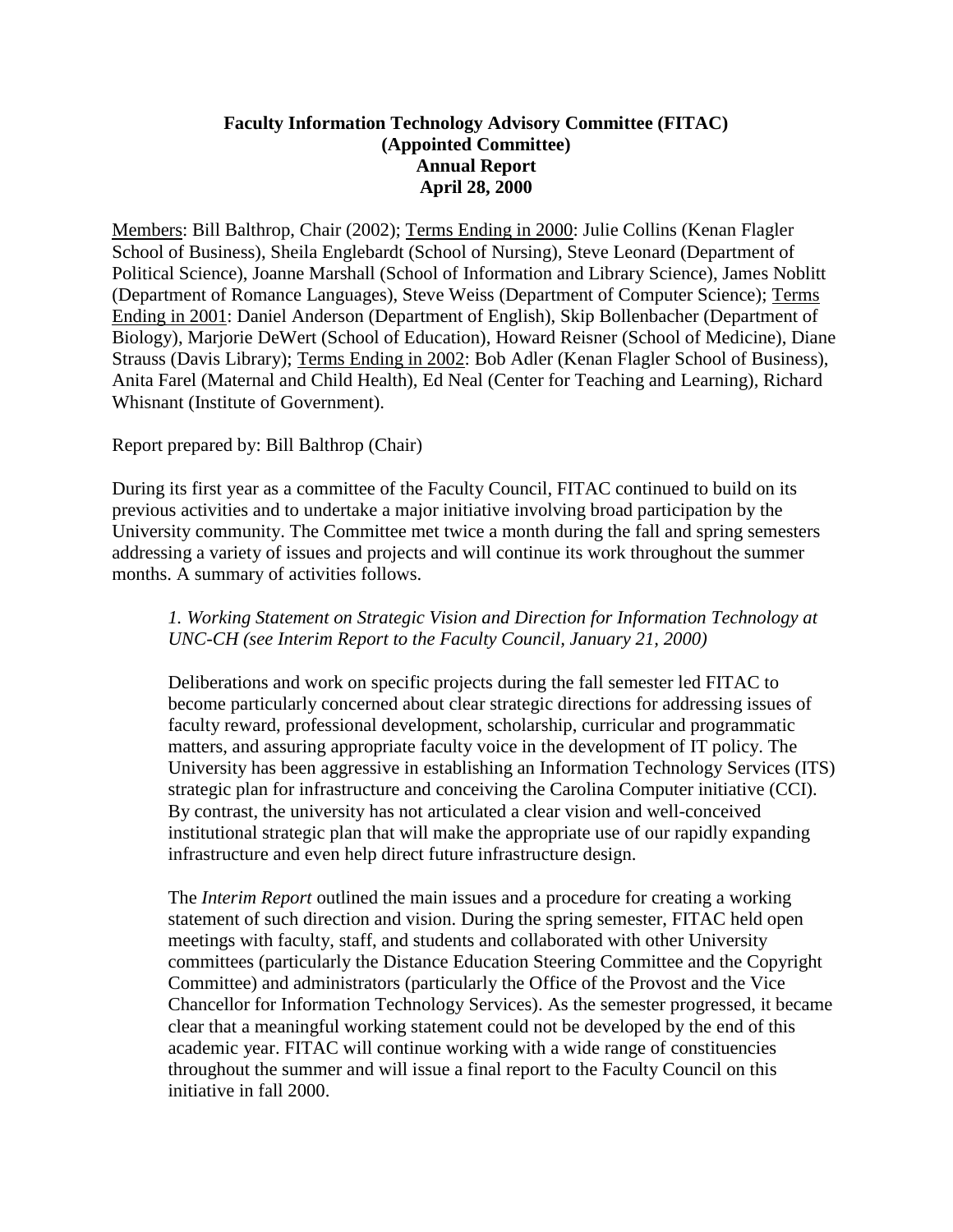### *2. Continuing Activities*

#### A. Assessment Subcommittee:

This subcommittee's primary activity is to assess the impact of new technologies on student learning and on the overall teaching, research, and public service missions of the University. Surveys, developed in collaboration with the Office of Institutional Research, were distributed to incoming first-year students (approximately 3,000 were returned). Additionally, a survey of faculty use of IT is in progress. Assessment will continue over a four-to-five year period to measure changes in student skill level, faculty utilization, and impact on the University's missions. FITAC and the Center for Instructional Technology will also serve as a clearinghouse for distributing research to other institutions and for coordinating varied assessment activities on the UNC-CH campus.

B. Joint Project between Operations Research and IBM:

Under the contract with IBM for CCI, funds were allocated for research projects addressing new technology. The project established between Operations Research at UNC-CH and IBM involves faculty and graduate students working with IBM to improve their business processes by examining efficiency of process and the quality of product. This is a two-year project and constitutes the first endeavor to see how collaborative projects can function and serve both parties. The second part of this effort involves Operations Research working with ITS on the design of the CCI warranty service unit.

This endeavor is part of a broader exploration of joint research projects between IBM and UNC. *FITAC recognizes the importance of openness in all dealings with IBM and in assuring that opportunities are available to all members of the University community.*

C. Faculty Sabbatical Program:

Another component of the CCI agreement involved a sabbatical for a UNC faculty member at IBM. This year, that faculty member is from Operations Research and begins the sabbatical period this fall. FITAC will begin work soon to announce, publicize, and select next year's sabbatical recipient.

D. Student Internship Program:

A student internship program was also part of the IBM relationship. Last summer, IBM had approximately ten student internships from across the University participating. The program was handled through Career Services and will continue for the next three years. Both students and IBM report very satisfactory experiences.

E. Subcommittee on Professional Development and Tools:

Last year, FITAC coordinated establishment of the "Technology in Context Consortium." This Consortium was created to include as many service organizations and providers for